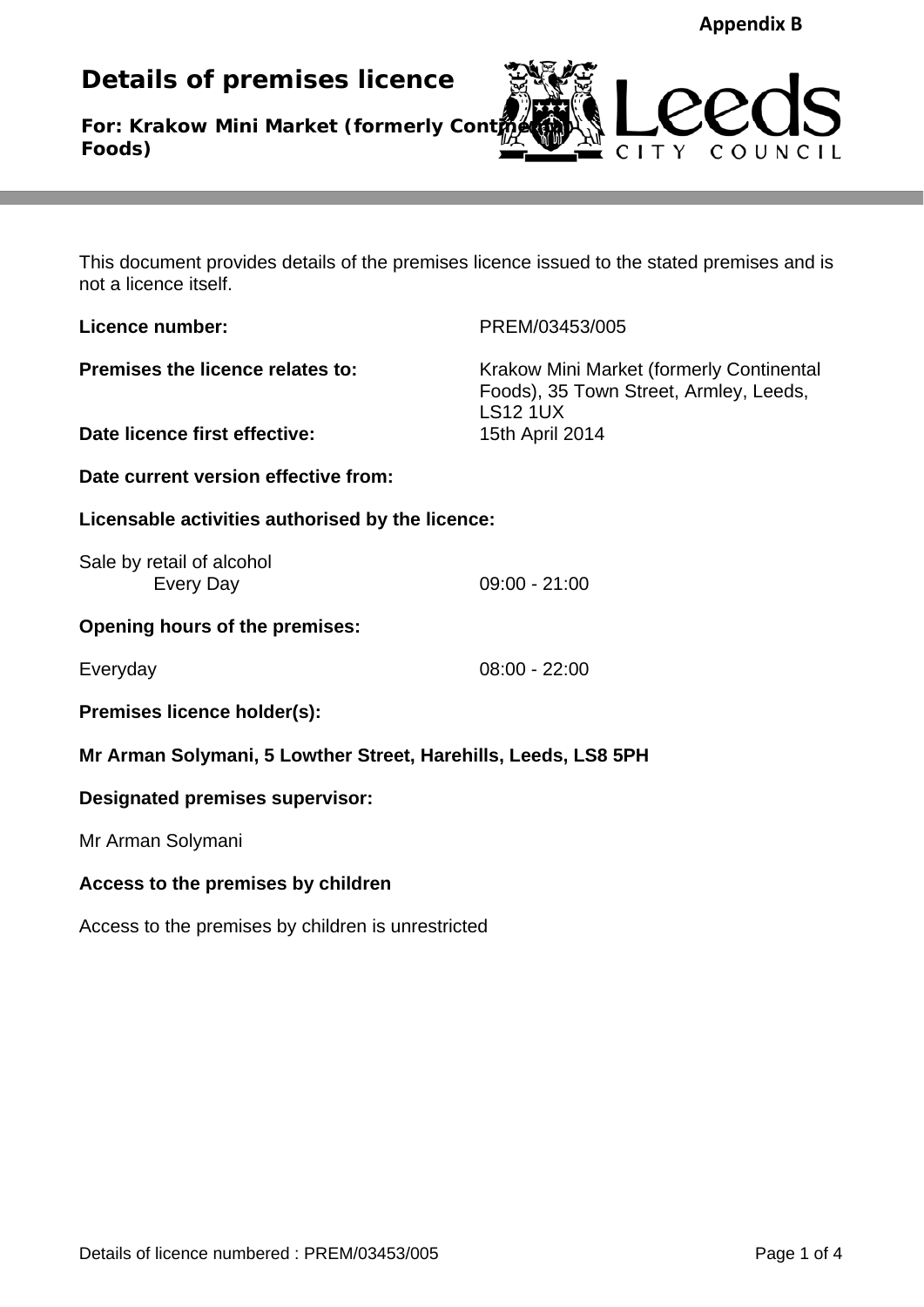#### **Annex 1 – Mandatory Conditions**

- 1. Only individuals licensed by the Security Industry Authority may be used at the premises to guard against:
	- a. unauthorised access or occupation (e.g. through door supervision), or
	- b. outbreaks of disorder, or
	- c. damage
- 2. No supply of alcohol may be made under this licence
	- a. At a time when there is no designated premises supervisor in respect of the premises licence, or
	- b. At a time when the designated premises supervisor does not hold a personal licence or his personal licence is suspended.
- 3. Every supply of alcohol under the premises licence must be made or authorised by a person who holds a personal licence.
- 4. The premises licence holder or club premises certificate holder must ensure that an age verification policy is adopted in respect of the premises in relation to the sale or supply of alcohol.

The designated premises supervisor in relation to the premises licence must ensure that the supply of alcohol at the premises is carried on in accordance with the age verification policy.

The policy must require individuals who appear to the responsible person to be under 18 years of age (or such older age as may be specified in the policy) to produce on request, before being served alcohol, identification bearing their photograph, date or birth and either -

- a. a holographic mark, or
- b. an ultraviolet feature.
- 5. A relevant person shall ensure that no alcohol is sold or supplied for consumption on or off the premises for a price which is less than the permitted price.

For the purposes of the condition set out in paragraph 1 of this condition -

- a. "duty" is to be construed in accordance with the Alcoholic Liquor Duties Act 1979;
- b. "permitted price" is the price found by applying the formula  $P = D + (D \times V)$  where
	- i. P is the permitted price,
	- ii. D is the amount of duty chargeable in relation to the alcohol as if the duty were charged on the date of the sale or supply of the alcohol, and
	- iii. V is the rate of value added tax chargeable in relation to the alcohol as if the value added tax were charged on the date of the sale or supply of the alcohol;
- c. "relevant person" means, in relation to premises in respect of which there is in force a premises licence
	- i. the holder of the premises licence,
	- ii. the designated premises supervisor (if any) in respect of such a licence, or
	- iii. the personal licence holder who makes or authorises a supply of alcohol under such a licence;
- d. "relevant person" means, in relation to premises in respect of which there is in force a club premises certificate, any member or officer of the club present on the premises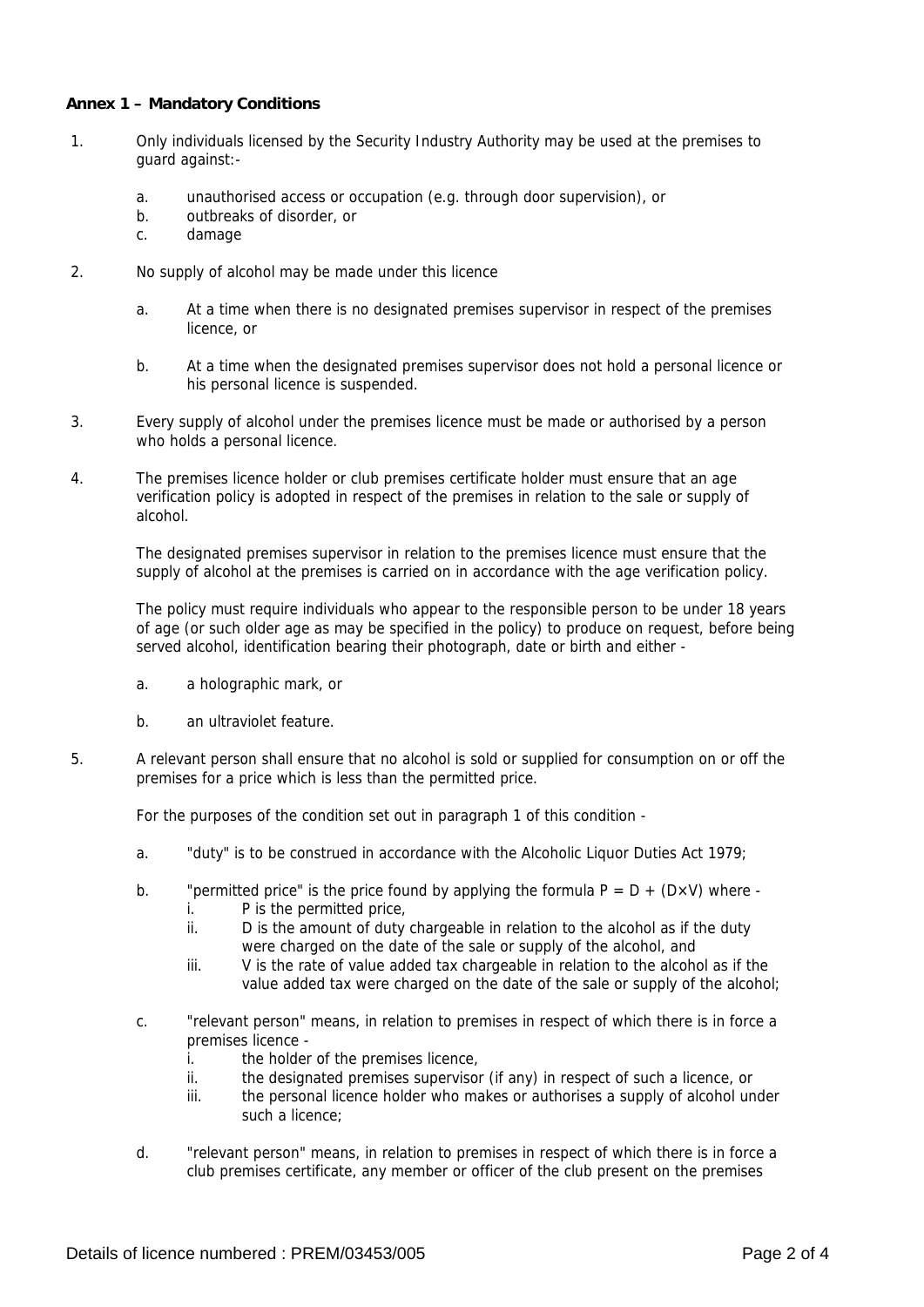in a capacity which enables the member or officer to prevent the supply in question; and

e. "value added tax" mean value added tax charged in accordance with the Value Added Tax Act 1994.

Where the permitted price given by Paragraph (b) of paragraph 2 would (apart from this paragraph) not be a whole number of pennies, the price given by that sub-paragraph shall be taken to be the price actually given by that sub-paragraph rounded up to the nearest penny.

- (1) Sub-paragraph (2) applies where the permitted price given by Paragraph (b) of paragraph 2 on a day ("the first day") would be different from the permitted price on the next day ("the second day") as a result of a change to the rate of duty or value added tax.
- (2) The permitted price which would apply on the first day applies to sales or supplies of alcohol which take place before the expiry of the period of 14 days beginning on the second day.

#### **Annex 2 – Conditions consistent with the operating schedule**

#### **Additional details in respect of licensable activities authorised by this licence**

### **Conditions consistent with the operating schedule relating to the licensing objectives**

#### **General – All four licensing objectives**

6. There will be a personal licence holder on the premises at all times.

#### **The prevention of crime and disorder**

- 7. Notices indicating the existence and effect of an Alcohol Designated Public Order will be prominently displayed at the exits to the premises.
- 8. Entry will be refused to persons who are drunk threating or violent. Offences will be reported to the police.
- 9. There will be signs for no sale of alcohol to under 25's
- 10. Staff will be trained on licensing issues.
- 11. There will be CCTV system installed. DVD available for 30 days to authorities on request.

#### **Public safety**

- 12. Ensure a personal licence holder at all times on premises when sale of alcohol is taking place.
- 13. Provide facilities for first aid.
- 14. Sufficient light in both exits will be provided.
- 15. Floor will be kept dry and clear at all times.
- 16. There will be fire extinguishers and fire alarm systems installed.

#### **Protection of children from harm**

- 17. Children under 12 will not be admitted unless accompanied by an adult
- 18. Under 18's will not be sold cigarettes.